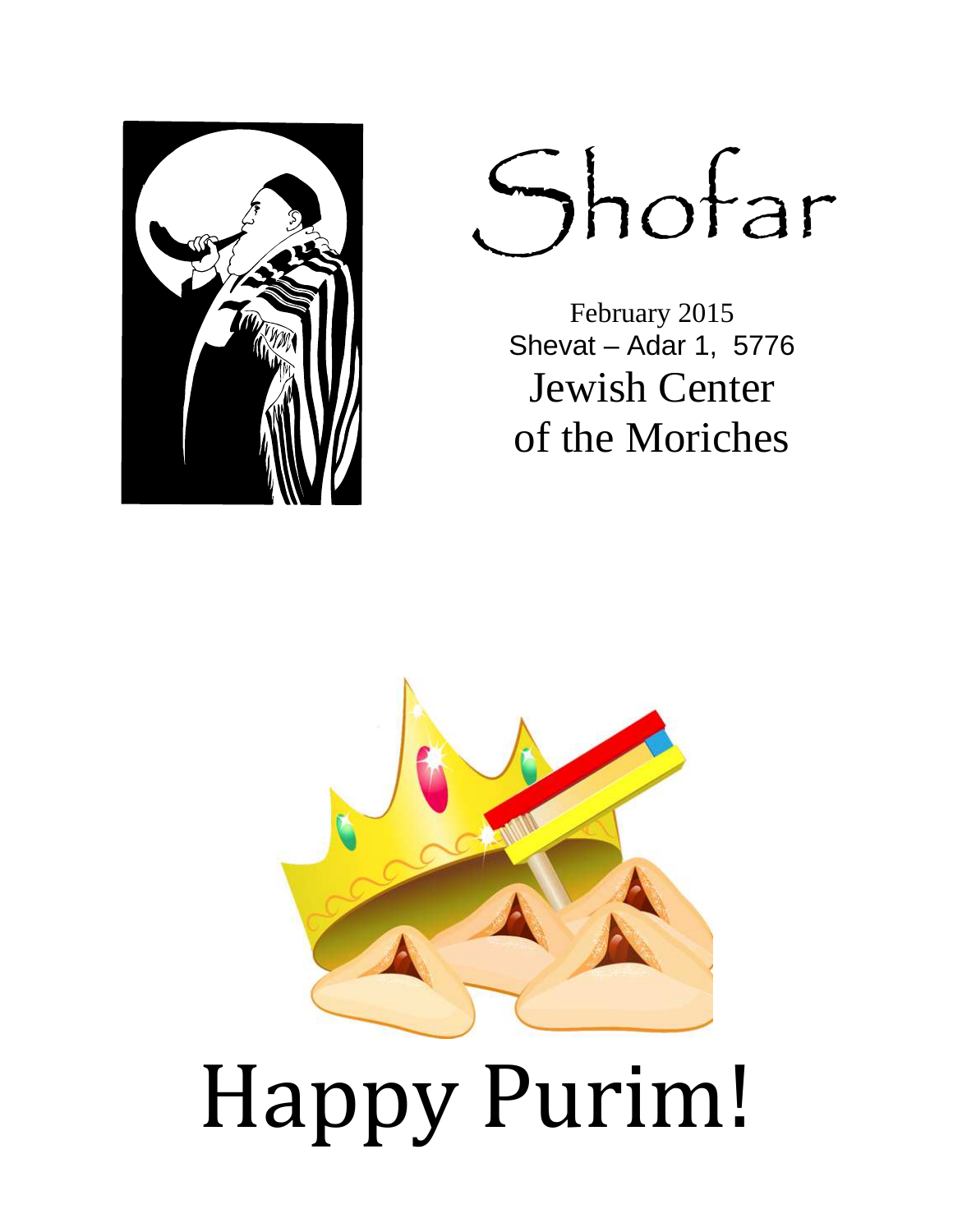# The Jewish Center of the Moriches Temple Board and Spiritual Leader

The Cantor and Officers invite members of the Congregation to contact any of them with ideas, opinions, questions, complaints (hopefully accompanied by a helpful suggestion!), and offers of support or just to talk of your concerns. Members of the Congregation are always welcome to attend the monthly Board meetings and participate in discussions. E-mail addresses and phone numbers are listed for those who also like to correspond directly with the Cantor or Board members.

#### **Note that contact by phone will allow immediate response.**

| President                      | Michael Leselrod       | 786-0763                         | mleselrod@yahoo.com      |  |
|--------------------------------|------------------------|----------------------------------|--------------------------|--|
| 1st Vice President             | Doug Sherter           | 874-4570                         | shardou@optonline.net    |  |
| 2 <sup>nd</sup> Vice President | Melvin Lobe            |                                  |                          |  |
| Treasurer                      | Farra Isaacson         | 909-4422                         | mfisaac@optonline.net    |  |
| <b>Recording Secretary</b>     | Randi Mott             |                                  |                          |  |
| <b>Corresponding Secretary</b> | Donna Ash              | desj1975@hotmail.com<br>395-3346 |                          |  |
| <b>Trustees</b>                | <b>Sherry Schwartz</b> | ss12@optonline.net<br>878-4880   |                          |  |
|                                | <b>Arthur Miller</b>   | 281-0012                         |                          |  |
|                                | Larry Kiss             | 874-4928                         | the3kisses@optonline.net |  |
|                                | Marilyn Zoilo          | 878-0466                         | home_cooks@yahoo.com     |  |

Cantor Zachary Konigsberg 917-696-0749 cantorzkonigsberg@gmail.com

Jewish Center (messages picked up daily): (631) 878-0388 Web site: www.jewishcenterofthemoriches.com www.facebook.com/jewishcenterofthemoriches Email: jewishcenterofthemoriches@gmail.com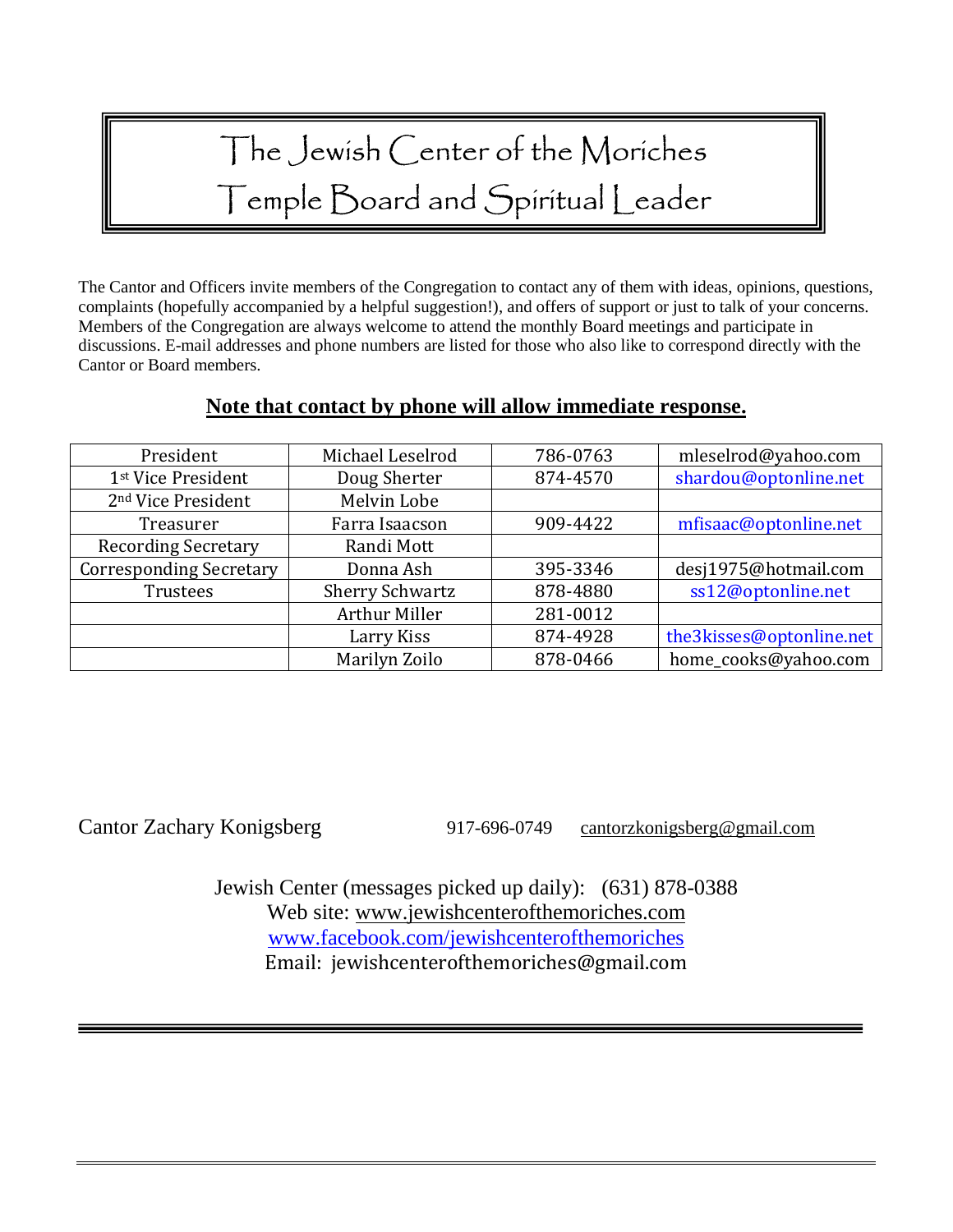The winter felt late this year, but it wasn't long until the deep snow arrived on the ground. I hope all of you are keeping warm during this winter season. Last month we experienced warmth together, as we celebrated the festival of lights, Hanukah, by lighting our Menorah as a community at the Jewish Center. It was a wonderful way to begin this season. Now that winter is deeply upon us we continue the journey with other dates of note. We observed Martin Luther King Day on January 18. You probably know that many Jews worked along with this great man, as he struggled to fix the world through the movement of civil rights. Jewish organizers and Rabbis, including the esteemed Rabbi Abraham Joshua Heschel, marched with Dr. King. It is very important for us as Jews to honor his legacy and remember him.

Getting back to ritually Jewish Holidays, a week after MLK Day comes Tu b'Shvat, the Jewish Birthday of the trees, celebrated this year on January 25. On this holiday we celebrate and honor trees and all plant life in nature. We appreciate the natural beauty surrounding us and we remember that trees give us the essential things in life. Without them we really could not even exist. Tu b'Shvat is also observed by having a seder, a special meal featuring much wine, fruit, and nuts. It has, fortunately, become an annual tradition here at the Jewish Center to celebrate Tu b'Shvat with a seder of our own.

The literal meaning of Tu b'Shvat is the 15th day of the hebrew month of Shvat. After Shvat comes the hebrew month of Adar. It is during this month that we celebrate the day of Purim. However, this year we have to wait a little longer for Purim to arrive. That is because we are observing a leap year, when an additional, 13th month is added to the calendar. A Jewish leap year occurs in a cycle of 7 times out of every 19 years. This complicated calendar system was devised by the rabbis in ancient times in order to ensure that the Jewish holidays would always remain in their same seasons, not constantly shifting through different times of the year. It is amazing to think about how the rabbis were able to come up with this concept such a very long time ago, and how it continues to work rather perfectly for us today. So, we wait, because this year there are two months of Adar, known as Adar Aleph, the first Adar, and Adar bet, the second Adar. Purim will not take place until the 14th day of the second month of Adar, which corresponds this year to March 24th. The wait will give us plenty of time to get ready for our costumes, carnivals, and celebrations.

Happy winter everyone. See you at the Jewish Center!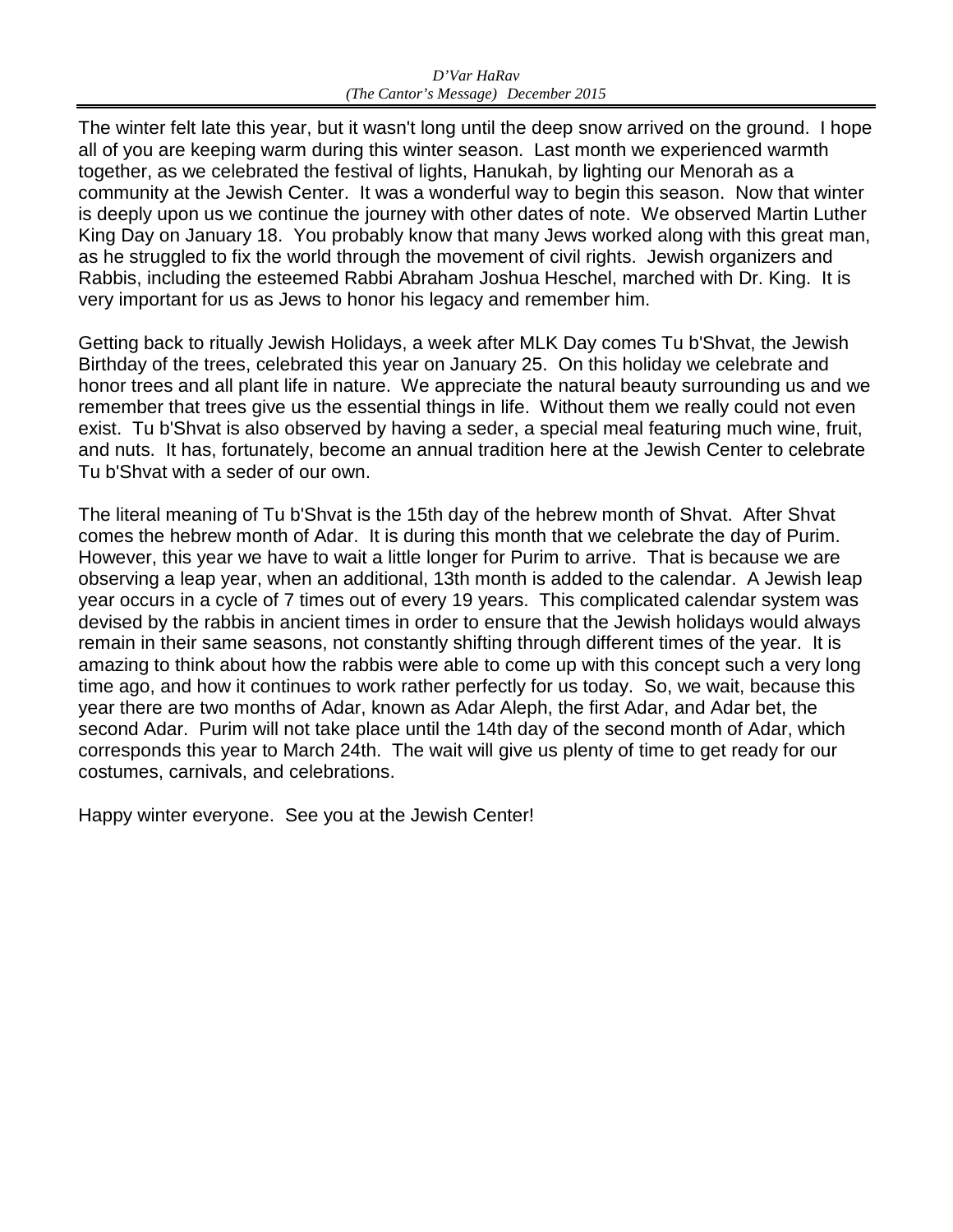#### **Contributions to the Jewish Center of the Moriches**

| <b>Donations</b>                  |                                                        |  |  |  |
|-----------------------------------|--------------------------------------------------------|--|--|--|
| <b>Judith Steinberg</b>           | In memory of Bruce Steinberg                           |  |  |  |
| <b>Madeline Yellin</b>            | In memory of Martin Yellin                             |  |  |  |
| <b>Morty Stark</b>                | In memory of brother, Bennter Stark                    |  |  |  |
| <b>Helene James</b>               | In memory of father, Jack Rudnetsky                    |  |  |  |
| <b>Judy Minkin</b>                | In memory of Charlotte Bossert                         |  |  |  |
| <b>Morton &amp; Gwen Star</b>     | In memory of Dr. Abram Goldsher                        |  |  |  |
| Morton & Gwen Star                | In memory of grandmother Yetta Heller and Ray Schulman |  |  |  |
| <b>Judy Minkin</b>                | In memory of Ruth Erdos                                |  |  |  |
| <b>Helene James</b>               | In memory of grandmother Yella Zrou                    |  |  |  |
| <b>Kevin Sheren</b>               | In memory of Emilie Sheren                             |  |  |  |
| <b>Judy Hean</b>                  | In memory of Murray Bernstein                          |  |  |  |
| <b>Martin Robinson</b>            | In memory of Juliette Robinson                         |  |  |  |
| <b>Gertrude Moscowitz</b>         | In memory of Leo Moscowitz                             |  |  |  |
| Martin & Pam Edel                 | In memory of Sidney Edel                               |  |  |  |
| Stuart & Hope Ringe               | In memory of Janet Bossert's brother, Fred Schneider   |  |  |  |
| Mark & Barbara Wolff              | Kol Nidre                                              |  |  |  |
| <b>Judy Hean</b>                  | Kol Nidre                                              |  |  |  |
| <b>Sidney &amp; Selma Sherter</b> |                                                        |  |  |  |

#### **Donations and how to do so-**

Donations have always been welcomed and are greatly appreciated. Other then membership dues your donations have also helped in the continual financial welfare of the Jewish Center of the Moriches. To properly designate your donation please write on your check or attach a note to where you might want the fund deposited, such as Kol Nidre, Memorial, Sanctuary, General or specific fund raising accounts and so on. By doing this it will enable Farra, our treasurer to correctly distribute all monies.

Thank-you all for such tremendous donations and contributions that help benefit the future of our Jewish Center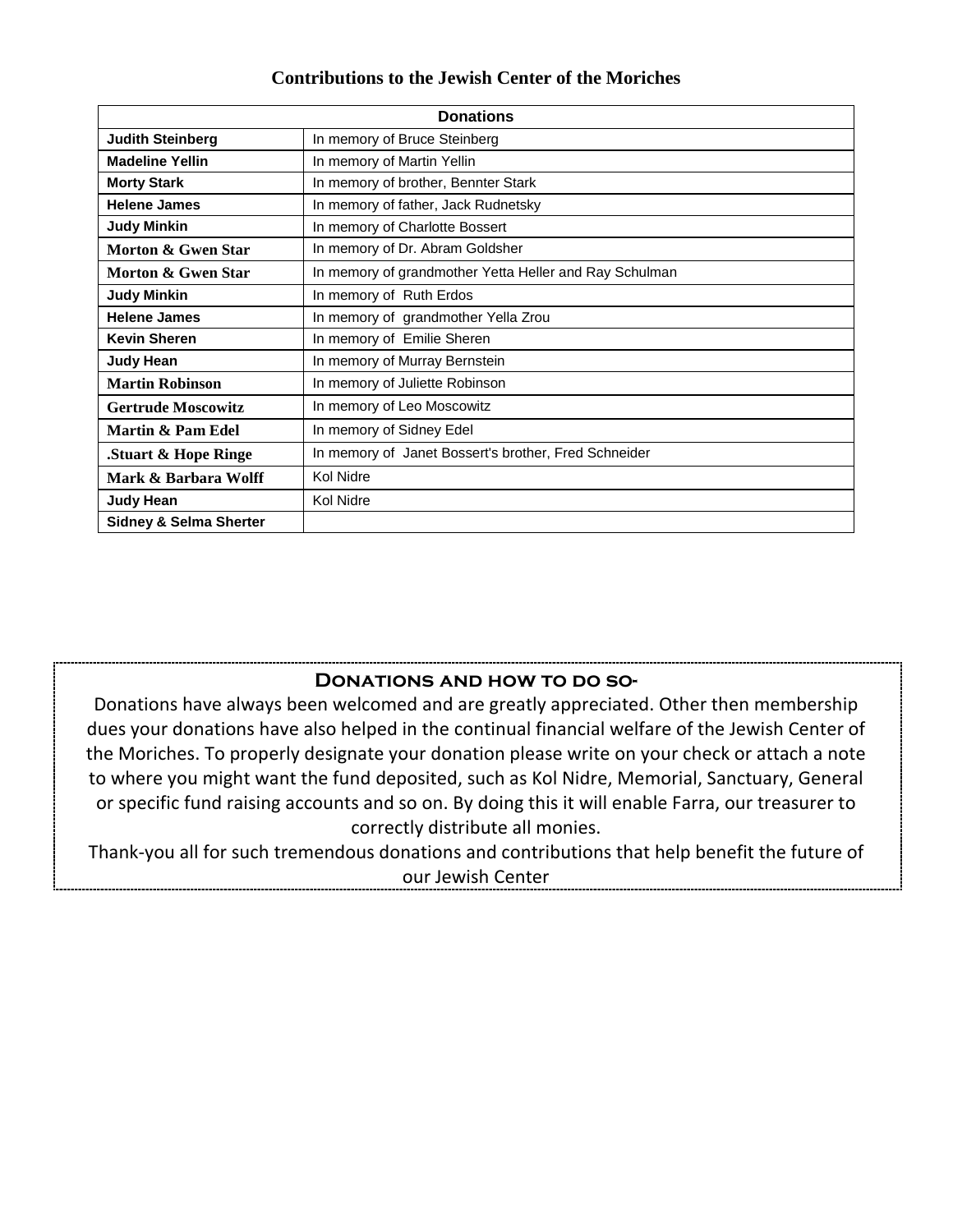#### HEBREW SCHOOL NEWS

 As usual, it has been a very busy time for our rapidly growing Hebrew school. We have several new students this year and they have been having a great time getting to know each other.

Meanwhile, we continue to focus our time working on Hebrew skills, prayers, Torah study, and fun projects reflecting the time of the year. After we return from president's week vacation, our focus will turn to the unique holiday of Purim. We will be learning the story of the great Queen Esther and designing our own masks to wear at our Purim celebration which will take place on March 20th at 10:00. The entire community is encouraged to join us for this great occasion. Also, please join us for scout shabbat on Saturday morning, February 27th. Come to see and learn more about all of our wonderful Hebrew school students.

### ANNUAL FOOD DRIVE IN MARCH

The sisterhood is holding its annual food drive for the entire month of March.

Please leave all donations of non-perishable food stuffs and/or paper goods in our library.

If you need pickup, call Marilyn at 874-4341.

## **2 nd Annual Scout Shabbat: Saturday, 2/27/2016**

This special service is not just for scouts, so please attend ☺**.** 

## **Hebrew School Bowling**

Sunday, March  $13<sup>th</sup>$ , we are having a bowling day with the Hebrew School kids. See Mike for details.







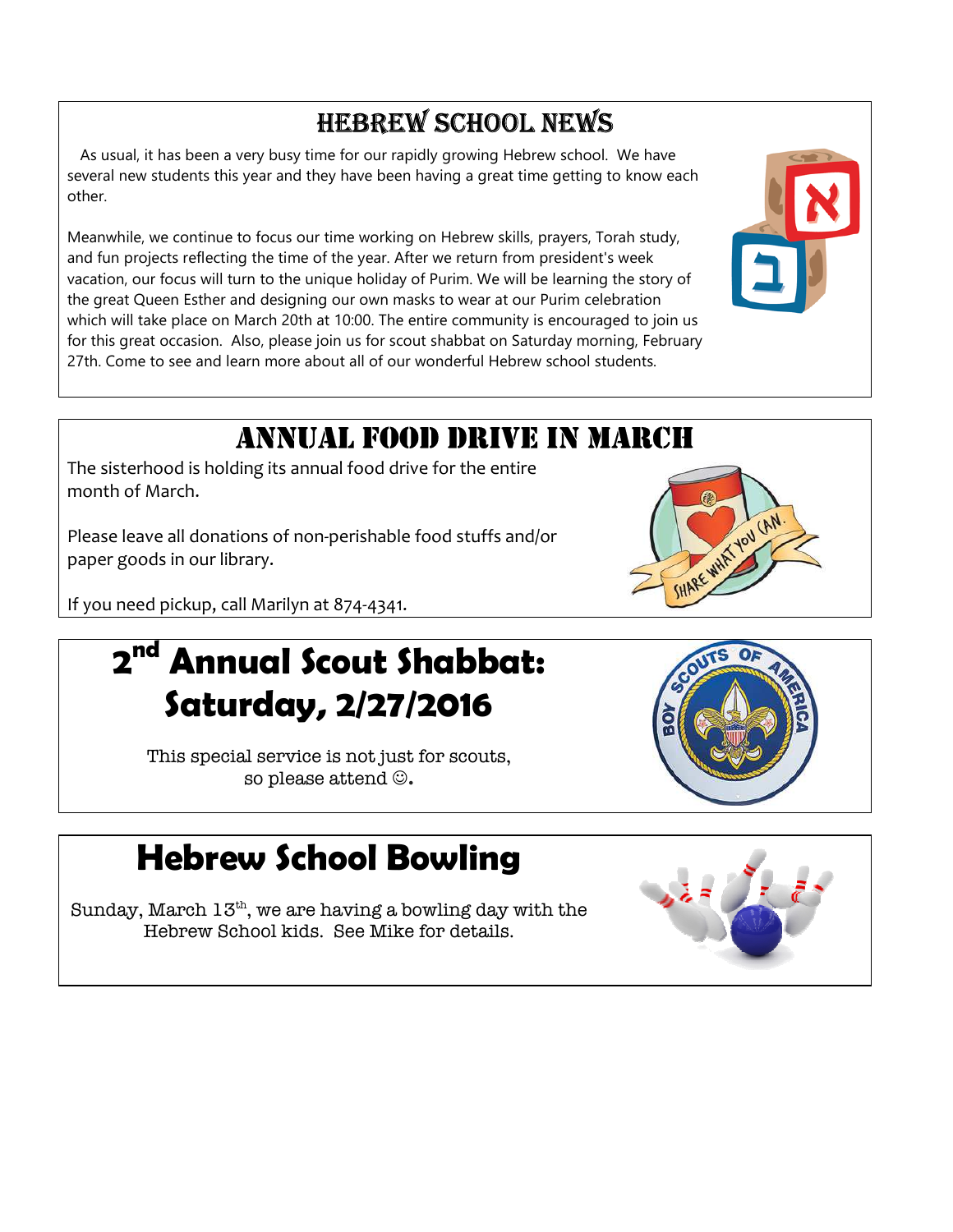# **Purim: Sunday, 3/20/2016**

Don't miss our Purim celebration on Sunday, 3/20. The service starts at 10AM followed by a carnival from 11AM to Noon with Shalach Manos for the kids**. This year we are having ice cream too!**



| The Jewish Center of The Moriches                                                                         |
|-----------------------------------------------------------------------------------------------------------|
| <b>Annual Sisterhood Dinner</b><br>with services to follow<br>Friday March 11 <sup>th</sup> , 2016 at 6pm |
| Contact Marilyn at 878-0466 or home_cooks@yahoo.com for more information                                  |
| Reservations must be made by March 1st<br>Mail checks made out to the Deborah Sisterhood to:              |
| Sherry Schwartz, 12 Mallard Dr, Center Moriches NY 11934.                                                 |
| <b>Reservation Form:</b>                                                                                  |
|                                                                                                           |
|                                                                                                           |
| Adults \$20.00 Children up to age 13 \$15                                                                 |
| Total Enclosed \$                                                                                         |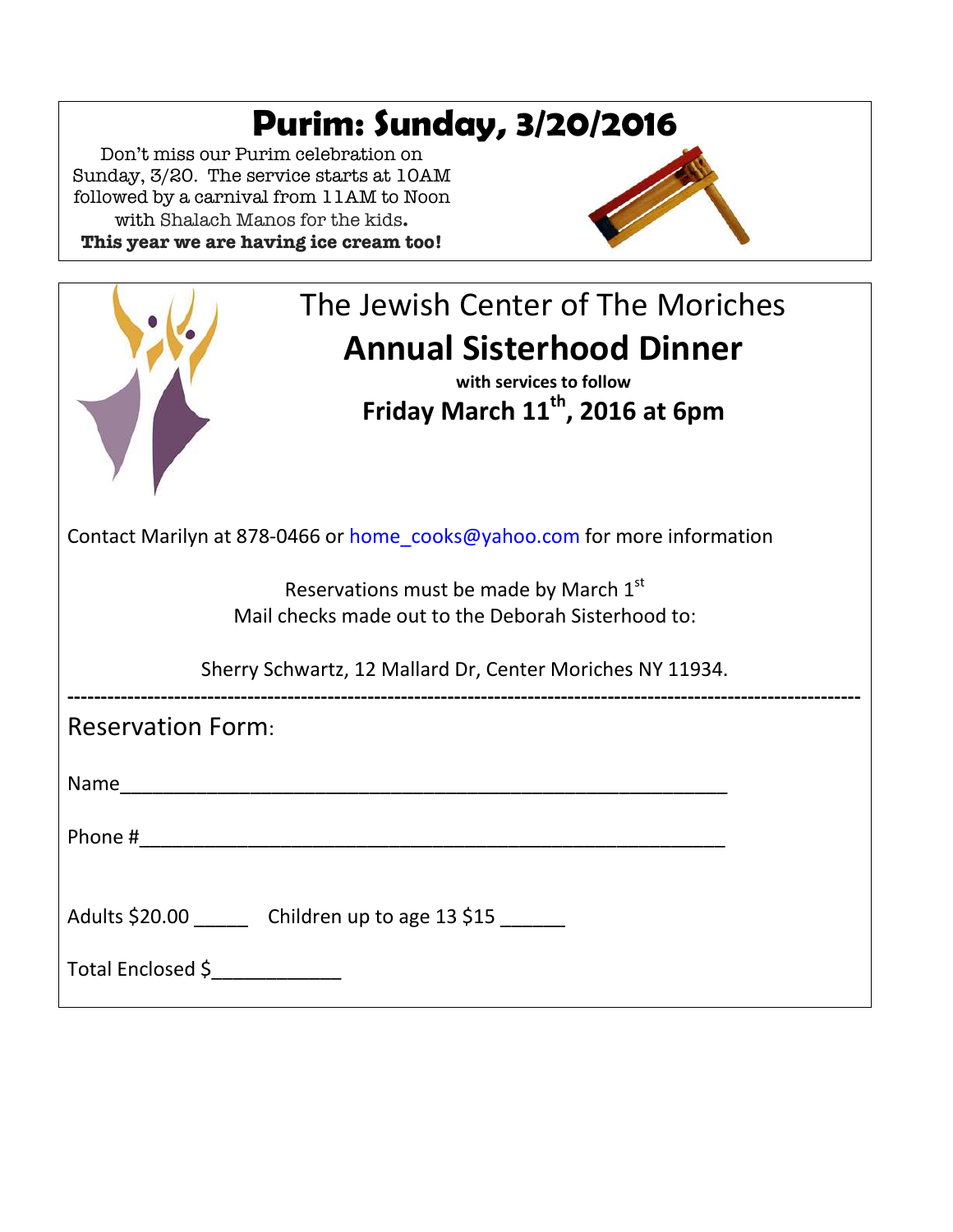As always, if you wish to see your happy occasion listed in our Shofar, e-mail to Michael Leselrod, mleselrod@yahoo.com or send a message through our website www.jewishcenterofthemoriches.com. Also, *we need your e-mail address*! This will enable us to send you important Temple updates, cancellations, new and spontaneous activities placed in our calendar, etc., etc. So, please e-mail these to Mike as well. THANK YOU !!

Reminder to anyone who might make any purchases from the **Deborah Sisterhood**, please remember to make your check payable to the "Deborah Sisterhood". Thank you for your donations.

**Friday Night Shabbat Services.** In an effort to keep the services from ending too late at night, and thus to make attending services more attractive to families with children, we will be starting services **promptly at 7:45 pm**. The building will be open from about 7:30 onwards to allow socializing before the services. Please make every effort to arrive promptly. Thank you for your cooperation. Steve Schwartz, for the ritual committee

Almost every Friday night people attend services specifically to say Kaddish. In order to recite the Kaddish, a Minyan (minimum of ten adults) is required. Unfortunately there are times when fewer than ten people attend services. This is very upsetting to those who are denied the opportunity to say Kaddish. Friday night services only last about an hour and a half. Please try to attend as often as possible so we have a Minyan.

If there is anyone interested in coming to Friday night service or a function at the Temple and you **need transportation** then please call Cantor Konigsberg 917-696-0749 and leave a message with your name, phone number and the date you are looking to attend. Cantor will return your call with the member's name that will be more then willing to assist you. Please send all birth announcements, deaths, change of address or all other **imperative information** for the Jewish Center to **Donna Ash**, our Corresponding Secretary at 395-3346 or e-mail desj1975@hotmail.com . This will allow all information to be distributed to the right board member or committee.

Interested in sponsoring an Oneg Shabbat through the Deborah Sisterhood? Call :Sherry Schwartz @ 878-4880



#### **Tree of Life or Memorial Plaques**

Engrave a joyous memory such as an anniversary, birth, wedding or Bar/Bat Mitzvah. The cost for a leaf on the Tree of Life is \$150.00. Preserve an everlasting name in the Sanctuary with a Memorial plaque for \$175.00 or \$350.00 for non-members. For further information, please contact Janet Bossert 848-7192.

#### Plant a tree in Israel

ֺ֖֚֝֬

I

Anyone who would like to plant a tree in Israel in honor or memory of someone, please call Stuart Bossert at 848-7192. The person should have the name of the person that they want honored, and the person's name and address that you want the certificate for the tree sent to.

The donation for this honorarium is \$18.00 and the check made out to sisterhood. Please mail your check to Stuart Bossert at PO Box 12, Moriches, NY 11955.

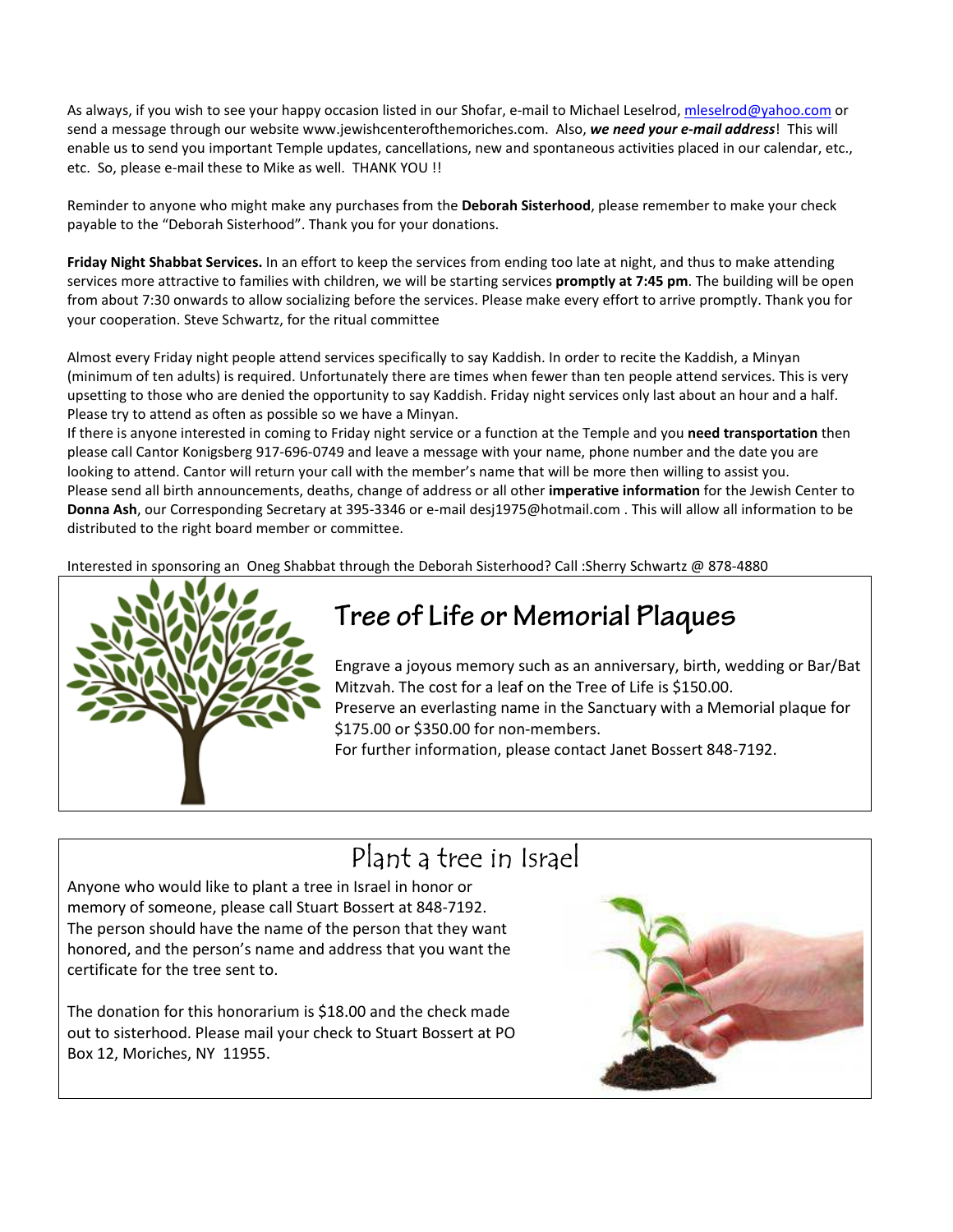

As members of the Jewish Center know, we welcome participation of members of the Congregation and guests to participate in the service to the extent of their capabilities and desires. We are fortunate to have several members of the Congregation who contribute by leading the singing of some of our most familiar prayers. Others contribute by reading the Haftarah. Another contributes by blowing the Shofar. Many contribute by leading English readings or by opening the Ark. Still others help by greeting Congregants and guests and by assisting with the proceedings on the Bimah. But we can always benefit from more participation.

Perhaps there is a role you would like to play and are just waiting to be invited. We invite you to let us know what you would like to do and we will make every effort to accommodate you. Please contact Steve Schwartz, chair of the Ritual Committee (ss12@optonline.net; 631-878-4880) or Cantor Zach (cantorzkonigsberg@gmail.com; 917-696-0749) and let us know how you would like to participate. Looking forward to seeing you all at Services. Steve Schwartz

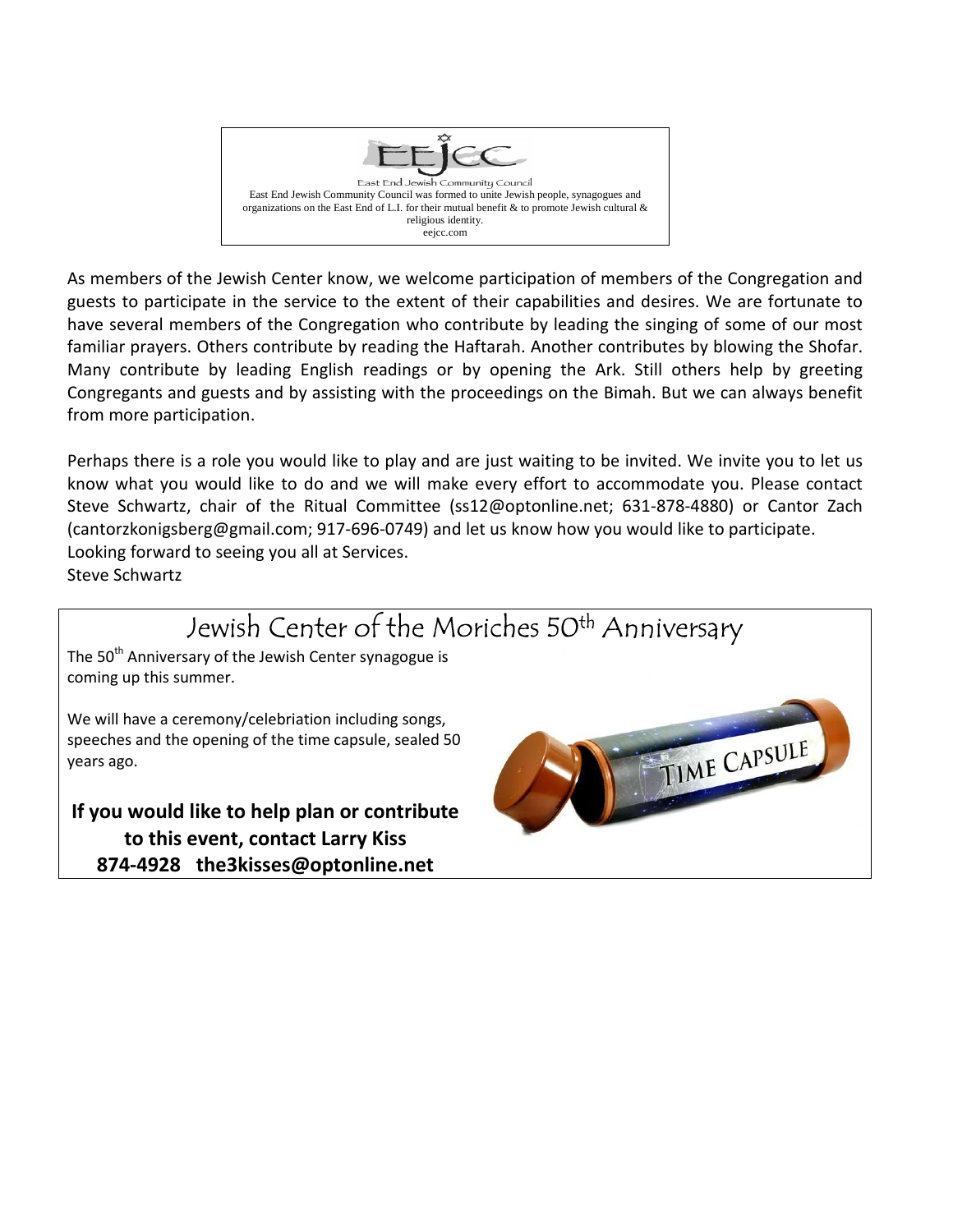

November, 2015

The following are names of individuals whose vahrzeits are memorialized by plaques in the sanctuary and the dates of the Friday evening services on which their yahrzeits will be observed and Kaddish recited in their memory:

| November 6  | Isidore Hirschenfang |
|-------------|----------------------|
| November 13 | <b>Ilene Ellis</b>   |
| November 13 | Sidney Edel          |
| November 13 | Lillian Rudnetsky    |
| November 13 | Leo Moscowitz        |
| November 20 | Celia Pick Juskowitz |
| November 20 | Lynda Zelda Boker    |
| November 20 | Dr. Philip Willner   |
| November 27 | Isidore Scharf       |
| November 27 | Ray Levine Schulman  |

Worshippers who are observing a yahrzeit and who would like any additional name mentioned at the time of Kaddish are asked to present that name in writing to the Cantor prior to the service.

"The memory of the righteous is a Blessing"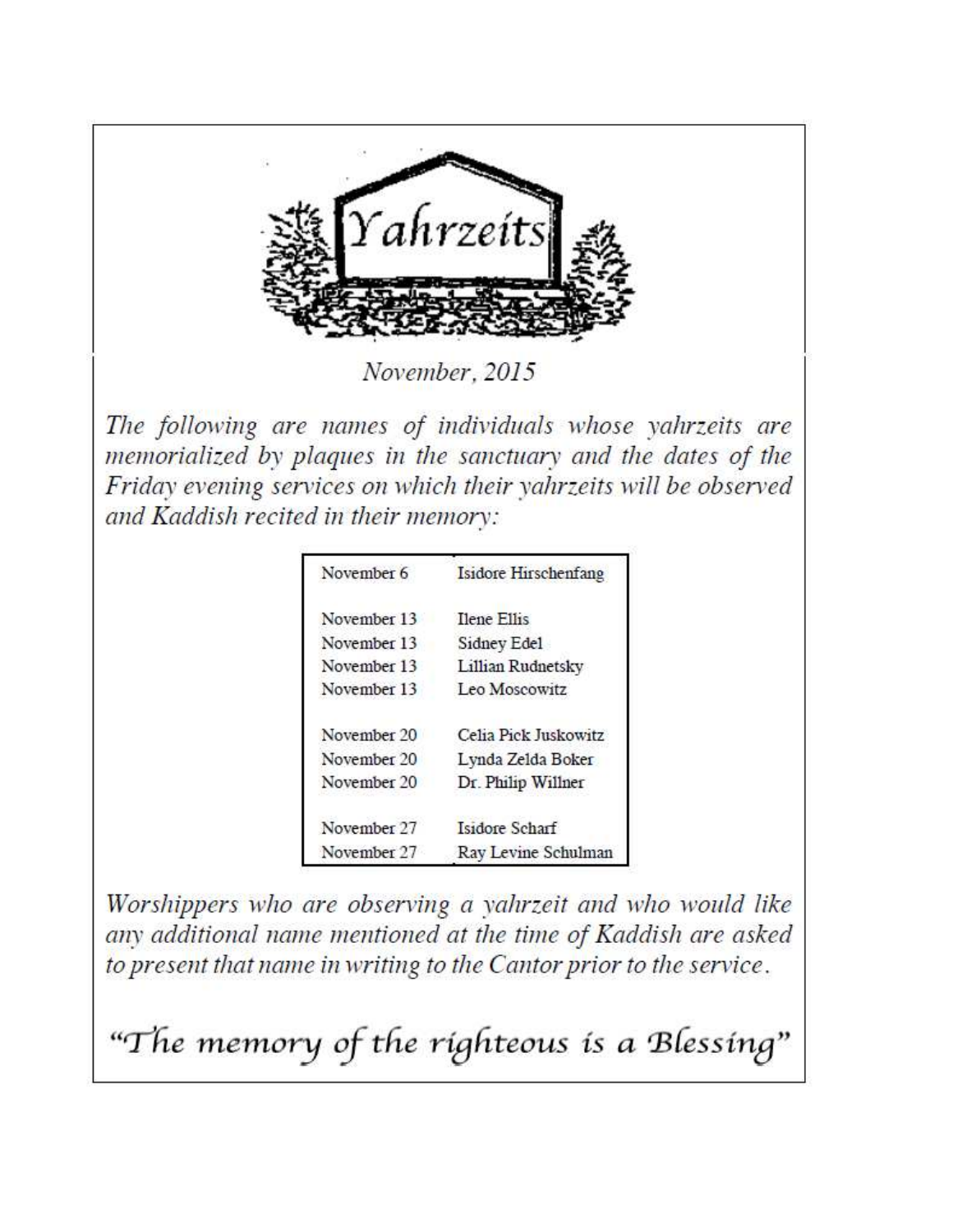

December, 2015

The following are names of individuals whose vahrzeits are memorialized by plaques in the sanctuary and the dates of the Friday evening services on which their yahrzeits will be observed and Kaddish recited in their memory:

| December 4  | Lillian Levine             |
|-------------|----------------------------|
| December 4  | Murray Bernstein           |
| December 11 | Roza B. Erdos              |
| December 11 | Gussie Steiner Abeloff     |
| December 11 | Gusta Lipsman              |
| December 11 | Rueben M. Kvares           |
| December 18 | Joan Gottlieb              |
| December 18 | Alex M. Safier             |
| December 18 | Ellen Jane Freund Schwartz |
| December 18 | Eugene Ash                 |
| December 25 | Yetta Zion                 |
| December 25 | Katie Stark                |
| December 25 | Belle Weissman             |
| December 25 | Sigmond Lantz              |
| December 25 | David Zion                 |
| December 25 | Emilie Sheren              |
|             |                            |

Worshippers who are observing a yahrzeit and who would like any additional name mentioned at the time of Kaddish are asked to present that name in writing to the Cantor prior to the service.

"The memory of the righteous is a Blessing"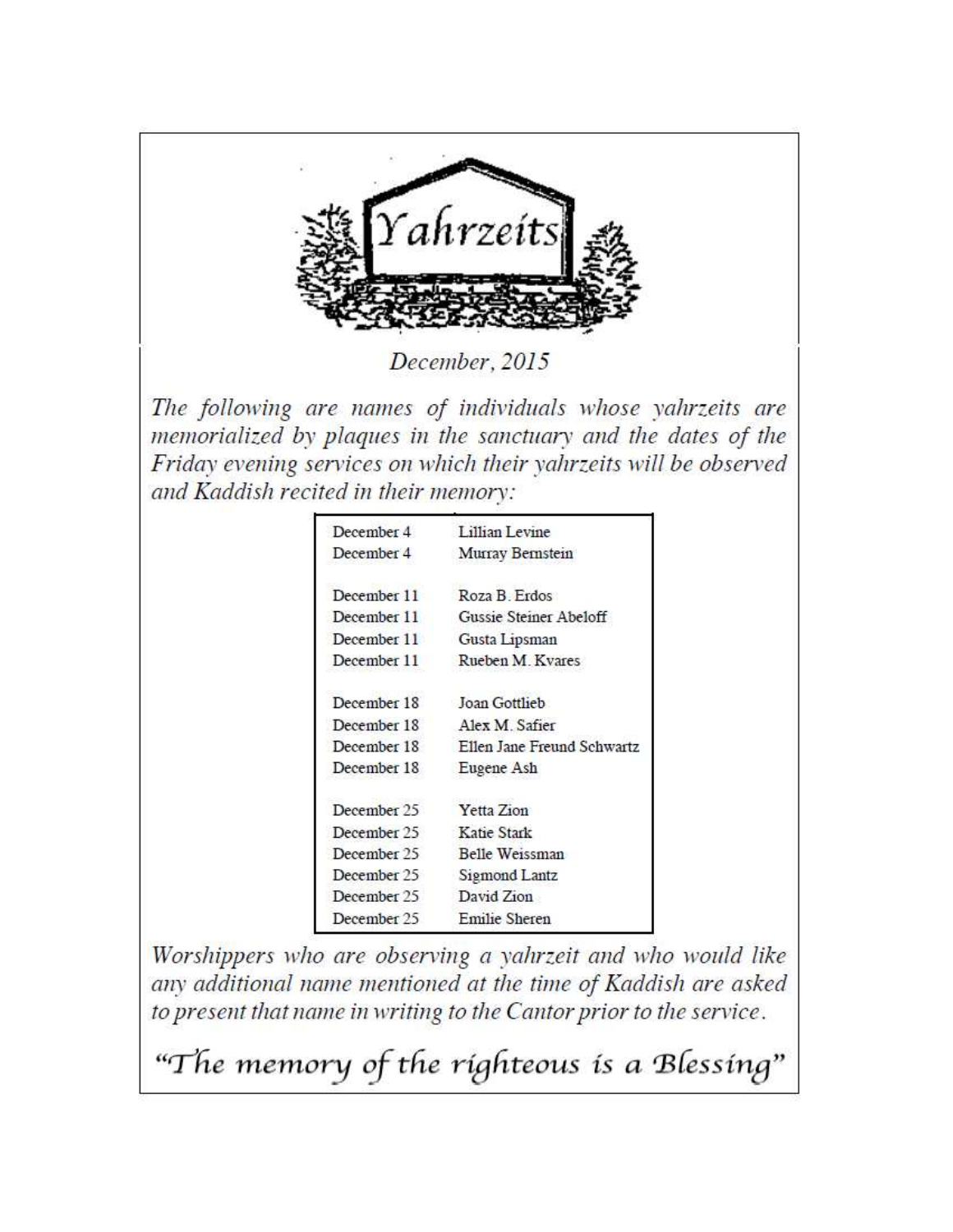| February 2016<br>◀ January 2016<br>March 2016 ▶ |            |                                                                |            |            |            |                            |  |
|-------------------------------------------------|------------|----------------------------------------------------------------|------------|------------|------------|----------------------------|--|
| <b>Sun</b>                                      | <b>Mon</b> | <b>Tue</b>                                                     | <b>Wed</b> | <b>Thu</b> | <b>Fri</b> | <b>Sat</b>                 |  |
|                                                 |            | 12                                                             | 3          | 14         | 5          | $\vert 6$                  |  |
| 7<br><b>Hebrew School</b>                       | 8          | 9                                                              | $\vert$ 10 | 11         | 12         | 13                         |  |
| $\overline{14}$<br>No Hebrew School             | 15         | 16                                                             | 17         | 18         | 19         | 20                         |  |
| $\overline{21}$<br>No Hebrew School             | 22         | 23                                                             | 24         | 25         | 26         | 27<br>Scout Shabbat 9:30am |  |
| 28<br><b>Hebrew School</b>                      | 29         | <b>Notes:</b><br>Please join us for Scout Shabbat on Feb 27th. |            |            |            |                            |  |

| ◀ February 2016                                               |            |            | <b>March 2016</b> |            |                                                                                                                                                       | April 2016 ▶ |
|---------------------------------------------------------------|------------|------------|-------------------|------------|-------------------------------------------------------------------------------------------------------------------------------------------------------|--------------|
| <b>Sun</b>                                                    | <b>Mon</b> | <b>Tue</b> | <b>Wed</b>        | <b>Thu</b> | Fri                                                                                                                                                   | <b>Sat</b>   |
|                                                               |            |            | $\overline{2}$    | 3          | 4                                                                                                                                                     | 5            |
| 6<br><b>Hebrew School</b>                                     |            | 8          | 9                 | 10         | 11<br>Sisterhood Dinner<br>6pm                                                                                                                        | $ 12\rangle$ |
| 13<br><b>Hebrew School</b><br><b>Hebrew School</b><br>Bowling | 14         | 15         | 16                | 17         | 18<br>Come hear Ivana<br>Slifstein talk about her<br>experience in Israel                                                                             | 19           |
| 20<br>Purim!                                                  | 21         | 22         | 23                | 24         | 25                                                                                                                                                    | 26           |
| 27<br><b>Hebrew School</b>                                    | 28         | 29         | 30                | 31         | Notes:<br><b>Please join us for our Purim</b><br><b>Carnival and service on</b><br>3/20.<br>Saturday April 2 <sup>nd</sup> Saturday<br><b>Service</b> |              |